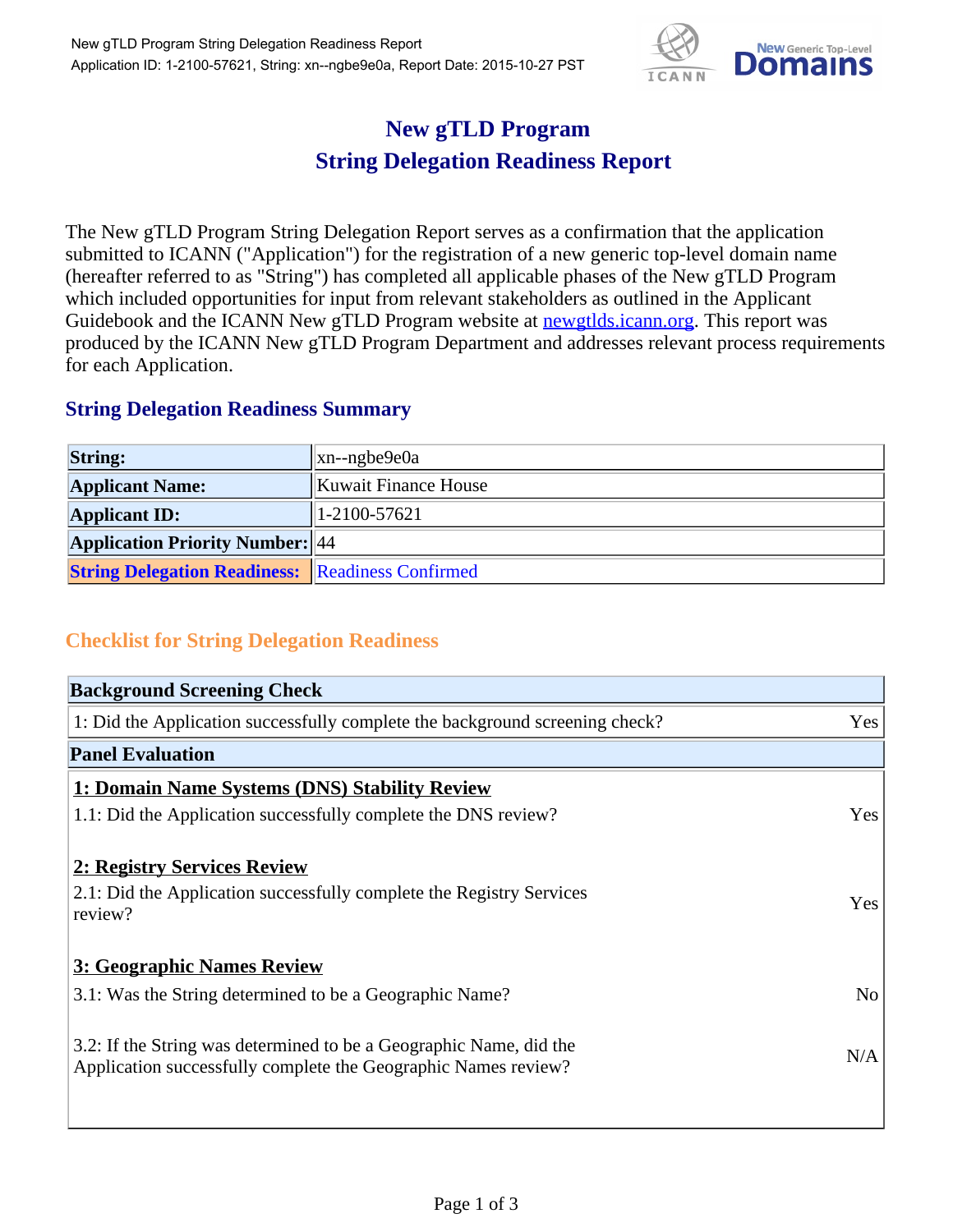

| <b>4: Financial Review</b>                                                  |     |
|-----------------------------------------------------------------------------|-----|
| 4.1: Did the Application successfully complete the Financial Capability     | Yes |
| review?                                                                     |     |
|                                                                             |     |
| <b>5: Technical Review</b>                                                  |     |
| 5.1: Did the Application successfully complete the Technical and            |     |
| <b>Operation Capability review?</b>                                         | Yes |
|                                                                             |     |
| <u><b>6: String Similarity Review</b></u>                                   |     |
| 6.1: Was the Application determined to not be confusingly similar to other  | Yes |
| applied for strings, including through String Confusion Objections?         |     |
|                                                                             |     |
| 6.2: If the Application was determined to be confusingly similar to other   |     |
| applied for strings, including through String Confusion Objections, did the |     |
| Application prevail in the string contention resolution process (CPE,       | N/A |
| Auction, and/or Self-Resolution of String Contention via                    |     |
| withdrawal/termination of all other members in contention)?                 |     |

| <b>Public Comment Period</b>                                                                                                                                                                   |                |
|------------------------------------------------------------------------------------------------------------------------------------------------------------------------------------------------|----------------|
| 1: Was the public provided an opportunity to submit comments on the Application?                                                                                                               | Yes            |
| 2: Were comments for the Application considered by evaluation panels?                                                                                                                          | Yes            |
| <b>Objection Process</b>                                                                                                                                                                       |                |
| 1: Were objections filed against the Application?                                                                                                                                              | N <sub>0</sub> |
| 2: If objections were filed against the Application, did Applicant prevail in the dispute<br>resolution proceedings for all Legal Rights, Limited Public Interest and Community<br>Objections? | N/A            |
| <b>Governmental Advisory Committee (GAC) Advice</b>                                                                                                                                            |                |
| 1: Did the GAC have an opportunity to provide advice for the Application?                                                                                                                      | Yes            |
| 2: Did the GAC provide consensus GAC advice that the String should not be approved by<br>the ICANN Board?                                                                                      | N <sub>o</sub> |
| 3: If the GAC provided consensus GAC advice to the ICANN Board, did the ICANN Board<br>(or New gTLD Program Committee) accept the GAC advice?                                                  | N/A            |
| <b>Accountability Mechanisms</b>                                                                                                                                                               |                |
| 1: Was the Application the subject of a complaint or review through one of ICANN's<br>accountability mechanisms (Reconsideration or Independent Review)?                                       | N <sub>o</sub> |
| 1.1: If yes, did the BGC, ICANN Board or New gTLD Program Committee determine that<br>the Application should not proceed to contracting?                                                       | N/A            |